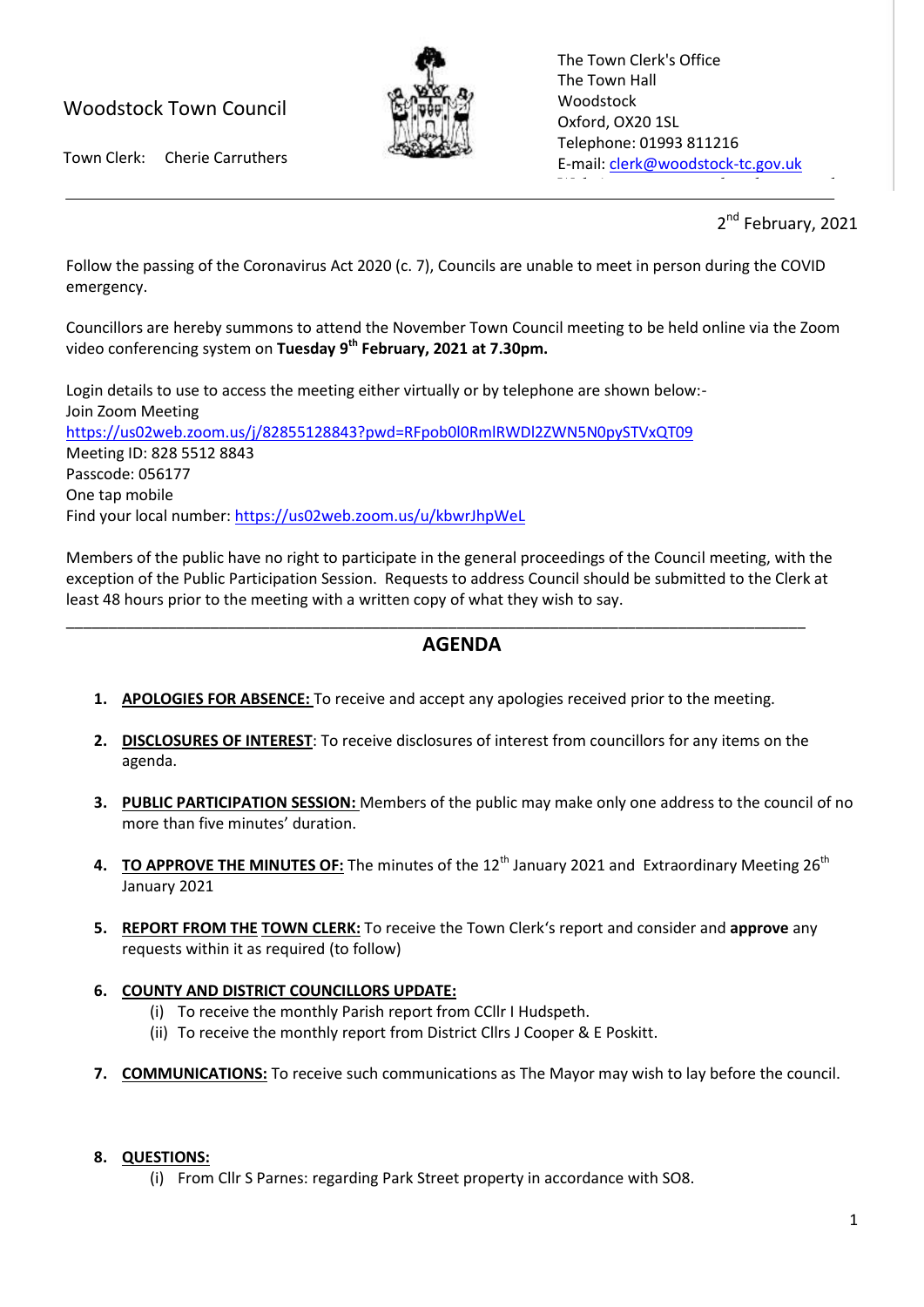### **9. MOTIONS PRESENTED TO COUNCIL:**

(i) Blenheim's recently published Annual update.

#### **10. PLANNING:**

To **agree** comments to be submitted to West Oxfordshire District Council in respect of the following planning applications:-

- i. APPLICATION NO: 20/03367/HHD 34 Crecy Walk Woodstock Oxfordshire Erection of a two storey front extension along with single and two storey rear extensions to include alterations to facade. Extended dropped kerb for additional off-street parking.
- ii. APPLICATION NO: 20/03534/FUL 15 Bear Close Woodstock Oxfordshire Erection of a dwelling
- iii. APPLICATION NO: 20/03520/ADV Kings Arms Hotel 19 Market Street Woodstock Replacement sign work to public house/hotel
- iv. REFERENCE NO: 21/00217/OUT Land North Of Banbury Road Woodstock Outline application with all matters reserved except for means of access for up to 250 dwellings with community space and car barns together with associated works.
- v. APPLICATION NO: 20/03532/HHD 38 Shipton Road Woodstock Oxfordshire Erection of single storey front and side extensions and a two storey rear extension, together with loft conversion to create additional living space.

#### **11. REPORT OF THE RESPONSIBLE FINANCIAL OFFICER – JANUARY 2021:**

To receive and consider the report of the Responsible Financial Officer.

- (i) To receive the list of payments for January 2021 and note the breakdown of the CC and CP payments (enclosed): Recommendation That the Council resolve that the list of payments totalling £80,300.18 made in the month of January 2021 be received and approved**.**
	- (ii) Bank Reconciliation Statement (enclosed) To receive and consider the bank reconciliation statement for January 2021
- (ii) Summary and Detailed Income & Expenditure Statements (enclosed). To receive and consider the summary and detailed income & expenditure statements for January 2021
- (iii) Internal Control Review (enclosed) To receive the Effectiveness of the Internal Control paper
- (v) Fixed Asset Register 2020-21 (enclosed ) To receive the Fixed Asset Register for 2020-21 and note the additions for 2020-21.
- (vi) Risk Assessment 2020-21 (enclosed) To review and approve the Risk Assessment for 2020-21
- (vii) AGAR 2019-20 to note the approval and sign off of the 2019-20 External Audit with no comments.